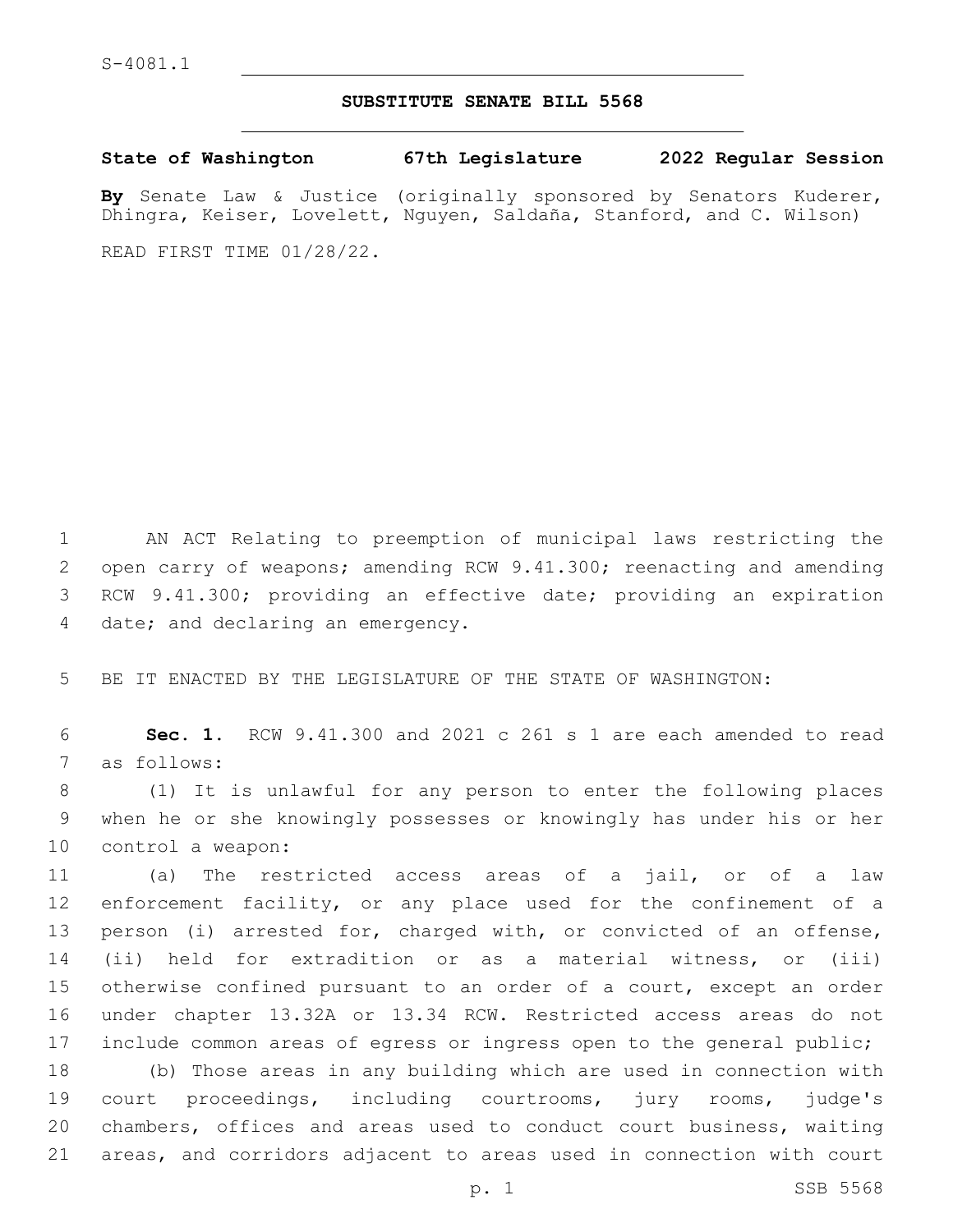proceedings. The restricted areas do not include common areas of ingress and egress to the building that is used in connection with court proceedings, when it is possible to protect court areas without restricting ingress and egress to the building. The restricted areas shall be the minimum necessary to fulfill the objective of this 6 subsection  $(1)$   $(b)$ .

 For purposes of this subsection (1)(b), "weapon" means any firearm, explosive as defined in RCW 70.74.010, or any weapon of the kind usually known as slungshot, sand club, or metal knuckles, or any knife, dagger, dirk, or other similar weapon that is capable of causing death or bodily injury and is commonly used with the intent 12 to cause death or bodily injury.

 In addition, the local legislative authority shall provide either a stationary locked box sufficient in size for pistols and key to a weapon owner for weapon storage, or shall designate an official to receive weapons for safekeeping, during the owner's visit to restricted areas of the building. The locked box or designated official shall be located within the same building used in connection with court proceedings. The local legislative authority shall be liable for any negligence causing damage to or loss of a weapon either placed in a locked box or left with an official during the owner's visit to restricted areas of the building.

 The local judicial authority shall designate and clearly mark those areas where weapons are prohibited, and shall post notices at each entrance to the building of the prohibition against weapons in 26 the restricted areas:

 (c) The restricted access areas of a public mental health facility licensed or certified by the department of health for inpatient hospital care and state institutions for the care of the mentally ill, excluding those facilities solely for evaluation and treatment. Restricted access areas do not include common areas of 32 egress and ingress open to the general public;

 (d) That portion of an establishment classified by the state liquor and cannabis board as off-limits to persons under 21 years of 35 age; or

 (e) The restricted access areas of a commercial service airport designated in the airport security plan approved by the federal transportation security administration, including passenger screening checkpoints at or beyond the point at which a passenger initiates the screening process. These areas do not include airport drives, general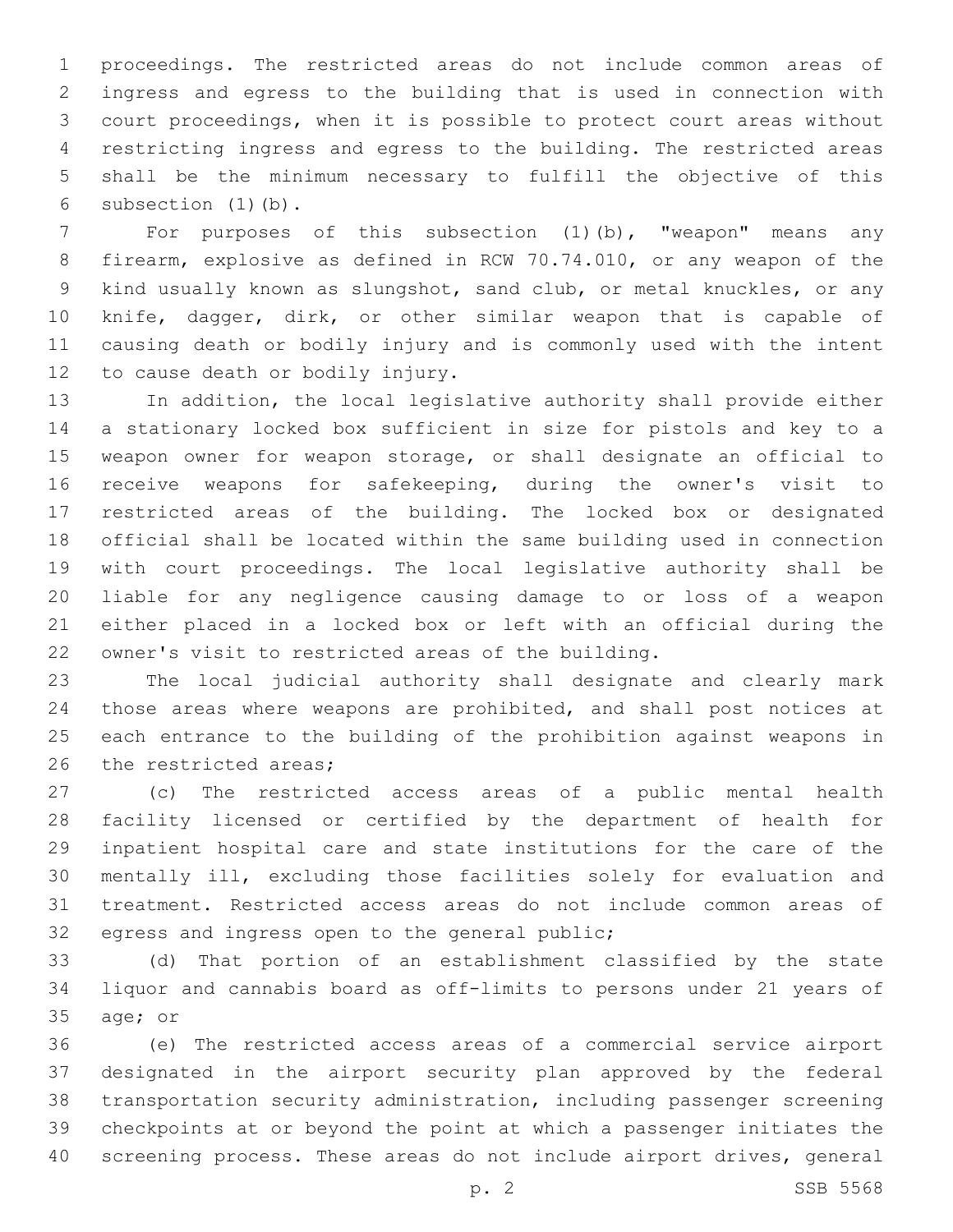parking areas and walkways, and shops and areas of the terminal that are outside the screening checkpoints and that are normally open to unscreened passengers or visitors to the airport. Any restricted access area shall be clearly indicated by prominent signs indicating that firearms and other weapons are prohibited in the area.

 (2)(a) Except as provided in (c) of this subsection, it is unlawful for any person to knowingly open carry a firearm or other weapon while knowingly at any permitted demonstration. This subsection (2)(a) applies whether the person carries the firearm or other weapon on his or her person or in a vehicle.

 (b) It is unlawful for any person to knowingly open carry a firearm or other weapon while knowingly within 250 feet of the perimeter of a permitted demonstration after a duly authorized state or local law enforcement officer advises the person of the permitted demonstration and directs the person to leave until he or she no longer possesses or controls the firearm or other weapon. This subsection (2)(b) does not apply to any person possessing or controlling any firearm or other weapon on private property owned or 19 leased by that person.

 (c) Duly authorized federal, state, and local law enforcement officers and personnel are exempt from the provisions of this subsection (2) when carrying a firearm or other weapon in conformance with their employing agency's policy. Members of the armed forces of the United States or the state of Washington are exempt from the provisions of this subsection (2) when carrying a firearm or other weapon in the discharge of official duty or traveling to or from 27 official duty.

 (d) For purposes of this subsection, the following definitions apply:

 (i) "Permitted demonstration" means either: (A) A gathering for which a permit has been issued by a federal agency, state agency, or local government; or (B) a gathering of 15 or more people who are assembled for a single event at a public place that has been declared as permitted by the chief executive, sheriff, or chief of police of a local government in which the gathering occurs. A "gathering" means a demonstration, march, rally, vigil, sit-in, protest, picketing, or 37 similar public assembly.

 (ii) "Public place" means any site accessible to the general public for business, entertainment, or another lawful purpose. A "public place" includes, but is not limited to, the front, immediate

p. 3 SSB 5568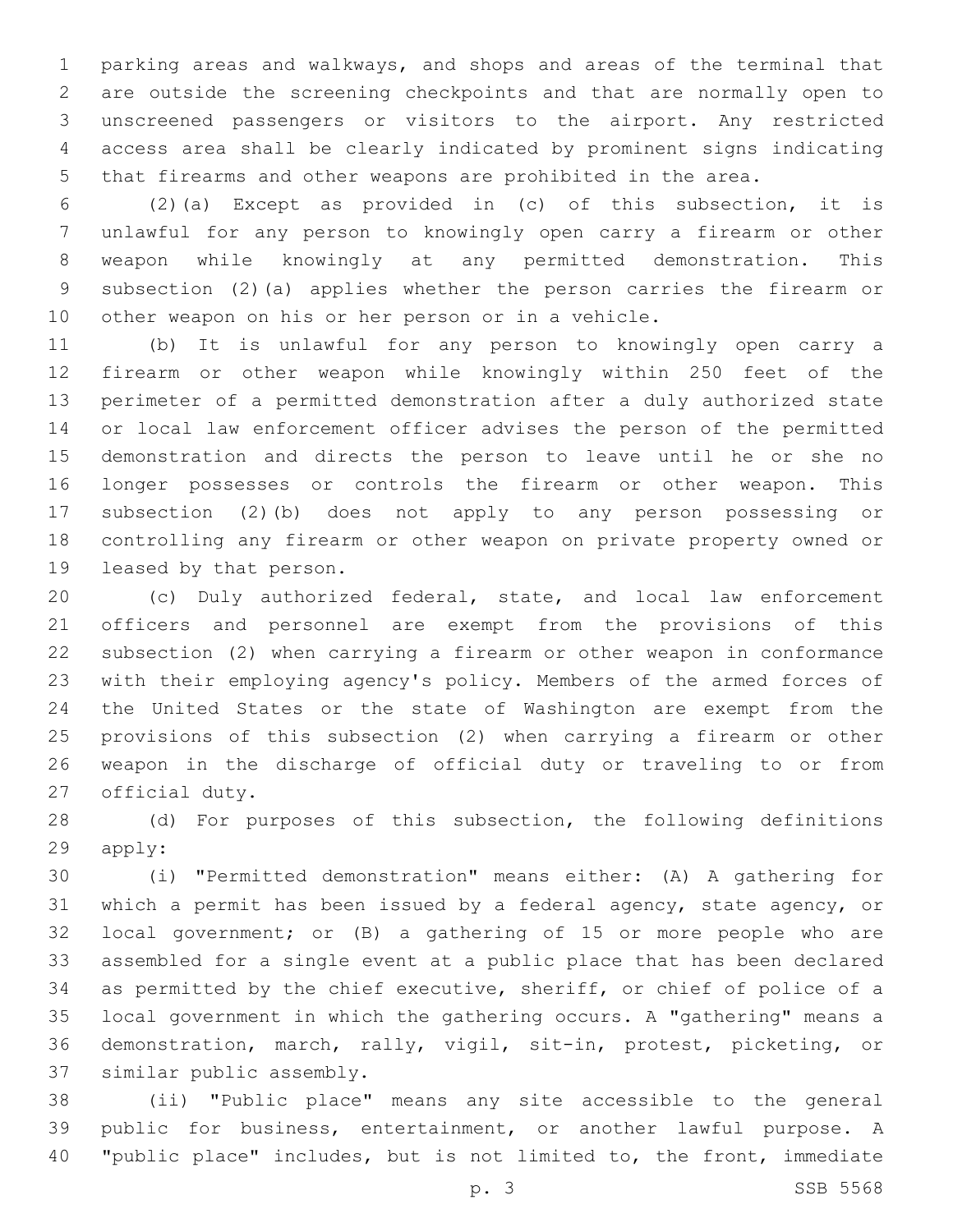area, or parking lot of any store, shop, restaurant, tavern, shopping center, or other place of business; any public building, its grounds, or surrounding area; or any public parking lot, street, right-of-way, 4 sidewalk, public park, or other public grounds.

 (iii) "Weapon" has the same meaning given in subsection (1)(b) of 6 this section.

 (e) Nothing in this subsection applies to the lawful concealed carry of a firearm by a person who has a valid concealed pistol 9 license.

 (3) Cities, towns, counties, and other municipalities may enact 11 laws and ordinances:

 (a) Restricting the discharge of firearms in any portion of their respective jurisdictions where there is a reasonable likelihood that humans, domestic animals, or property will be jeopardized. Such laws and ordinances shall not abridge the right of the individual guaranteed by Article I, section 24 of the state Constitution to bear 17 arms in defense of self or others; ((and))

 (b) Restricting the possession of firearms in any stadium or convention center, operated by a city, town, county, or other municipality, except that such restrictions shall not apply to:

 (i) Any pistol in the possession of a person licensed under RCW 22 9.41.070 or exempt from the licensing requirement by RCW 9.41.060; or

 (ii) Any showing, demonstration, or lecture involving the 24 exhibition of firearms; and

 (c) Restricting the open carry of a firearm or other weapon at public meetings held by a public agency as defined by RCW 42.30.020, 27 at buildings or facilities owned or operated by a city, town, county, 28 or other municipality, or at city or municipal parks within their 29 respective jurisdictions. Any such prohibition shall be indicated by 30 prominent signs at the public meeting, building, facility, or park 31 providing notice that firearms and other weapons are prohibited.

 (4)(a) Cities, towns, and counties may enact ordinances restricting the areas in their respective jurisdictions in which firearms may be sold, but, except as provided in (b) of this subsection, a business selling firearms may not be treated more restrictively than other businesses located within the same zone. An ordinance requiring the cessation of business within a zone shall not have a shorter grandfather period for businesses selling firearms 39 than for any other businesses within the zone.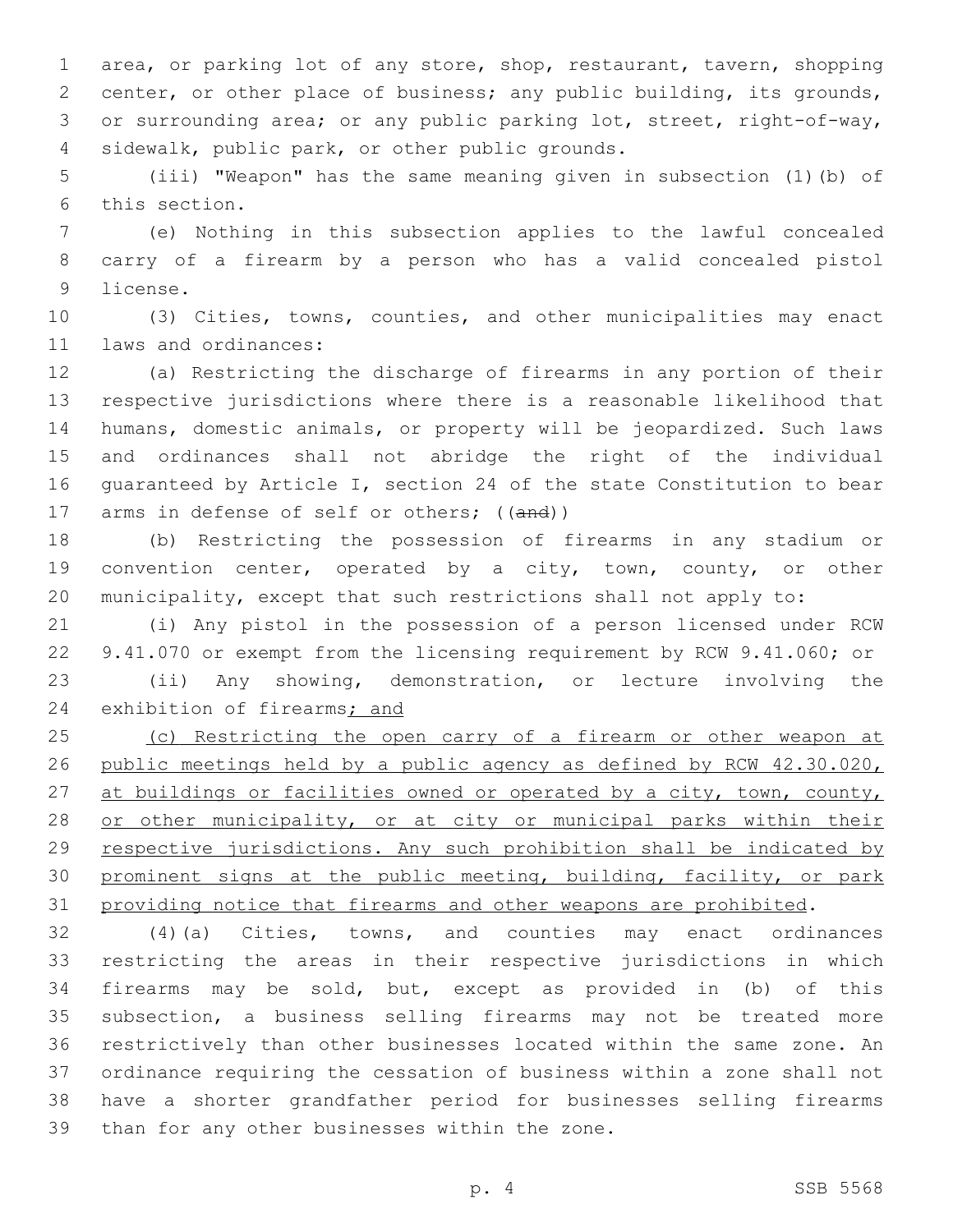(b) Cities, towns, and counties may restrict the location of a business selling firearms to not less than 500 feet from primary or secondary school grounds, if the business has a storefront, has hours during which it is open for business, and posts advertisements or signs observable to passersby that firearms are available for sale. A business selling firearms that exists as of the date a restriction is enacted under this subsection (4)(b) shall be grandfathered according 8 to existing law.

 (5) Violations of local ordinances adopted under subsection (3) of this section must have the same penalty as provided for by state 11 law.

 (6) The perimeter of the premises of any specific location covered by subsection (1) of this section shall be posted at reasonable intervals to alert the public as to the existence of any law restricting the possession of firearms on the premises.

(7) Subsection (1) of this section does not apply to:

 (a) A person engaged in military activities sponsored by the federal or state governments, while engaged in official duties;

 (b) Law enforcement personnel, except that subsection (1)(b) of this section does apply to a law enforcement officer who is present 21 at a courthouse building as a party to an action under chapter 10.14, 10.99, or 26.50 RCW, or an action under Title 26 RCW where any party has alleged the existence of domestic violence as defined in RCW 24 26.50.010; or

(c) Security personnel while engaged in official duties.

 (8) Subsection (1)(a), (b), (c), and (e) of this section does not apply to correctional personnel or community corrections officers, as long as they are employed as such, who have completed government- sponsored law enforcement firearms training, except that subsection (1)(b) of this section does apply to a correctional employee or community corrections officer who is present at a courthouse building as a party to an action under chapter 10.14, 10.99, or 26.50 RCW, or an action under Title 26 RCW where any party has alleged the existence of domestic violence as defined in RCW 26.50.010.

 (9) Subsection (1)(a) of this section does not apply to a person licensed pursuant to RCW 9.41.070 who, upon entering the place or facility, directly and promptly proceeds to the administrator of the facility or the administrator's designee and obtains written permission to possess the firearm while on the premises or checks his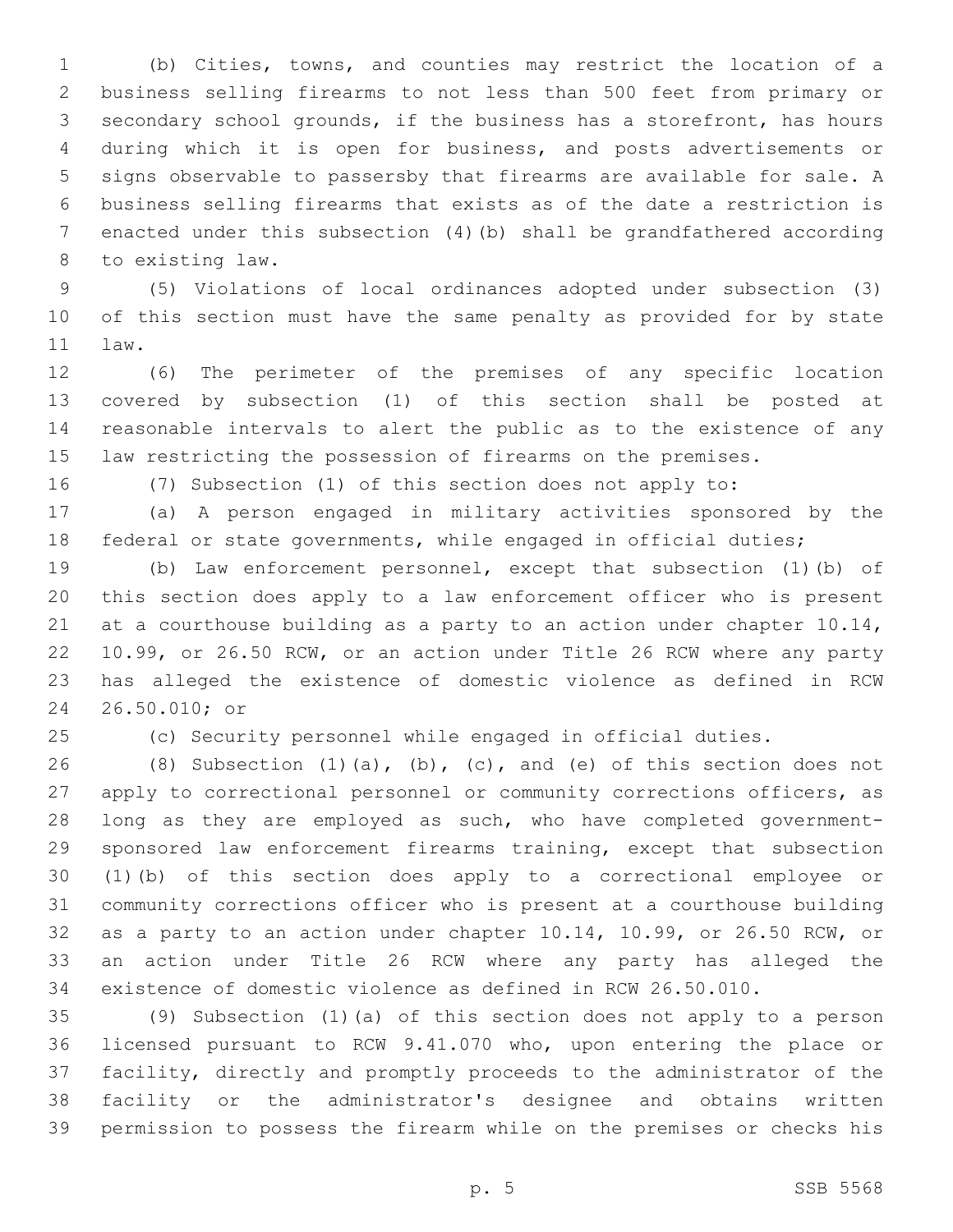or her firearm. The person may reclaim the firearms upon leaving but must immediately and directly depart from the place or facility.

 (10) Subsection (1)(c) of this section does not apply to any administrator or employee of the facility or to any person who, upon entering the place or facility, directly and promptly proceeds to the administrator of the facility or the administrator's designee and obtains written permission to possess the firearm while on the 8 premises.

 (11) Subsection (1)(d) of this section does not apply to the proprietor of the premises or his or her employees while engaged in 11 their employment.

 (12) Government-sponsored law enforcement firearms training must be training that correctional personnel and community corrections officers receive as part of their job requirement and reference to such training does not constitute a mandate that it be provided by 16 the correctional facility.

 (13) Any person violating subsection (1) or (2) of this section 18 is quilty of a gross misdemeanor.

 (14) "Weapon" as used in this section means any firearm, explosive as defined in RCW 70.74.010, or instrument or weapon listed 21 in RCW 9.41.250.

 **Sec. 2.** RCW 9.41.300 and 2021 c 261 s 1 and 2021 c 215 s 96 are 23 each reenacted and amended to read as follows:

 (1) It is unlawful for any person to enter the following places when he or she knowingly possesses or knowingly has under his or her 26 control a weapon:

 (a) The restricted access areas of a jail, or of a law enforcement facility, or any place used for the confinement of a person (i) arrested for, charged with, or convicted of an offense, (ii) held for extradition or as a material witness, or (iii) otherwise confined pursuant to an order of a court, except an order under chapter 13.32A or 13.34 RCW. Restricted access areas do not include common areas of egress or ingress open to the general public;

 (b) Those areas in any building which are used in connection with court proceedings, including courtrooms, jury rooms, judge's chambers, offices and areas used to conduct court business, waiting areas, and corridors adjacent to areas used in connection with court proceedings. The restricted areas do not include common areas of ingress and egress to the building that is used in connection with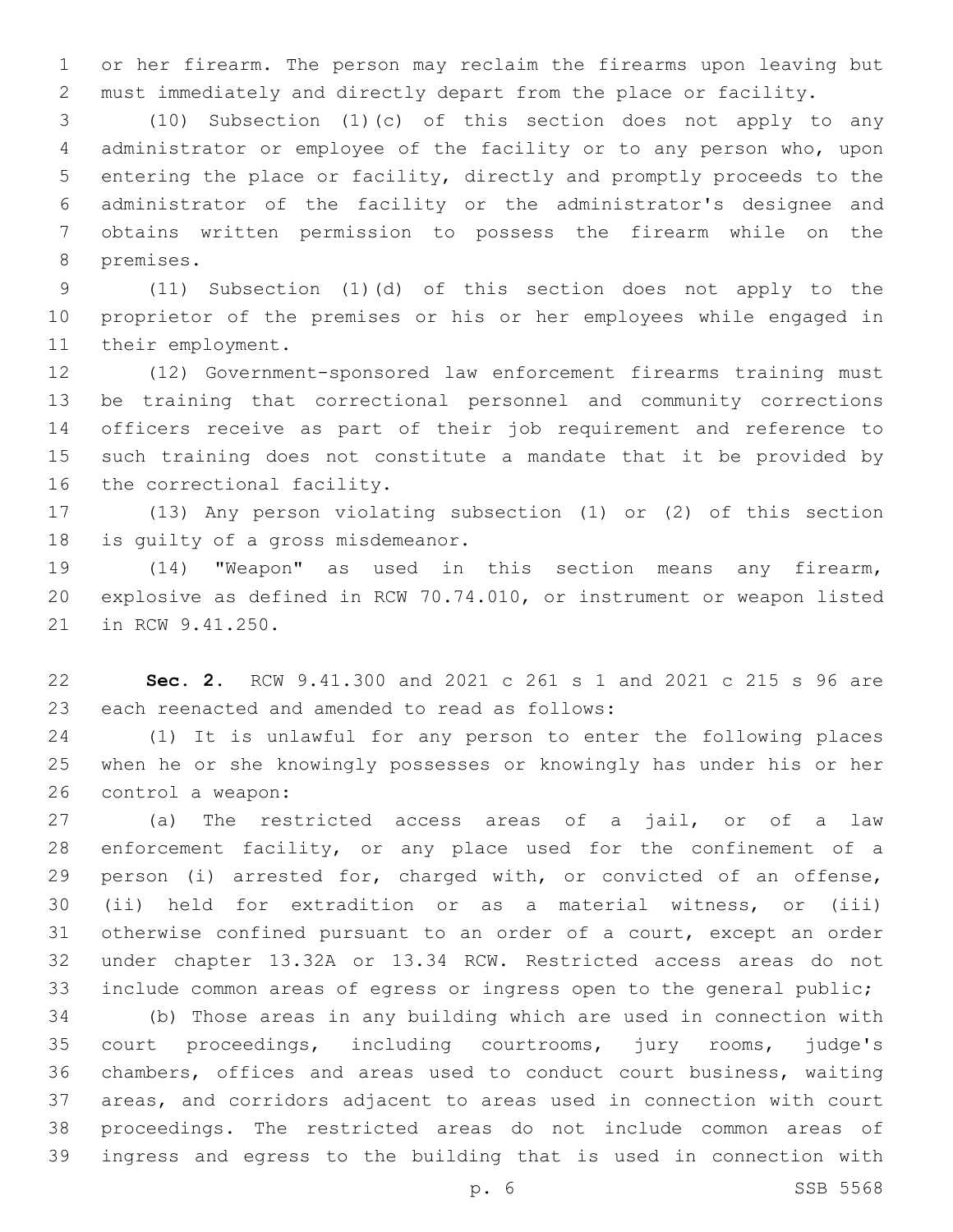court proceedings, when it is possible to protect court areas without restricting ingress and egress to the building. The restricted areas shall be the minimum necessary to fulfill the objective of this 4 subsection (1)(b).

 For purposes of this subsection (1)(b), "weapon" means any firearm, explosive as defined in RCW 70.74.010, or any weapon of the kind usually known as slungshot, sand club, or metal knuckles, or any knife, dagger, dirk, or other similar weapon that is capable of causing death or bodily injury and is commonly used with the intent 10 to cause death or bodily injury.

 In addition, the local legislative authority shall provide either a stationary locked box sufficient in size for pistols and key to a weapon owner for weapon storage, or shall designate an official to receive weapons for safekeeping, during the owner's visit to restricted areas of the building. The locked box or designated official shall be located within the same building used in connection with court proceedings. The local legislative authority shall be liable for any negligence causing damage to or loss of a weapon either placed in a locked box or left with an official during the owner's visit to restricted areas of the building.

 The local judicial authority shall designate and clearly mark those areas where weapons are prohibited, and shall post notices at each entrance to the building of the prohibition against weapons in 24 the restricted areas;

 (c) The restricted access areas of a public mental health facility licensed or certified by the department of health for inpatient hospital care and state institutions for the care of the mentally ill, excluding those facilities solely for evaluation and treatment. Restricted access areas do not include common areas of 30 egress and ingress open to the general public;

 (d) That portion of an establishment classified by the state liquor and cannabis board as off-limits to persons under 21 years of 33 age; or

 (e) The restricted access areas of a commercial service airport designated in the airport security plan approved by the federal transportation security administration, including passenger screening checkpoints at or beyond the point at which a passenger initiates the screening process. These areas do not include airport drives, general parking areas and walkways, and shops and areas of the terminal that are outside the screening checkpoints and that are normally open to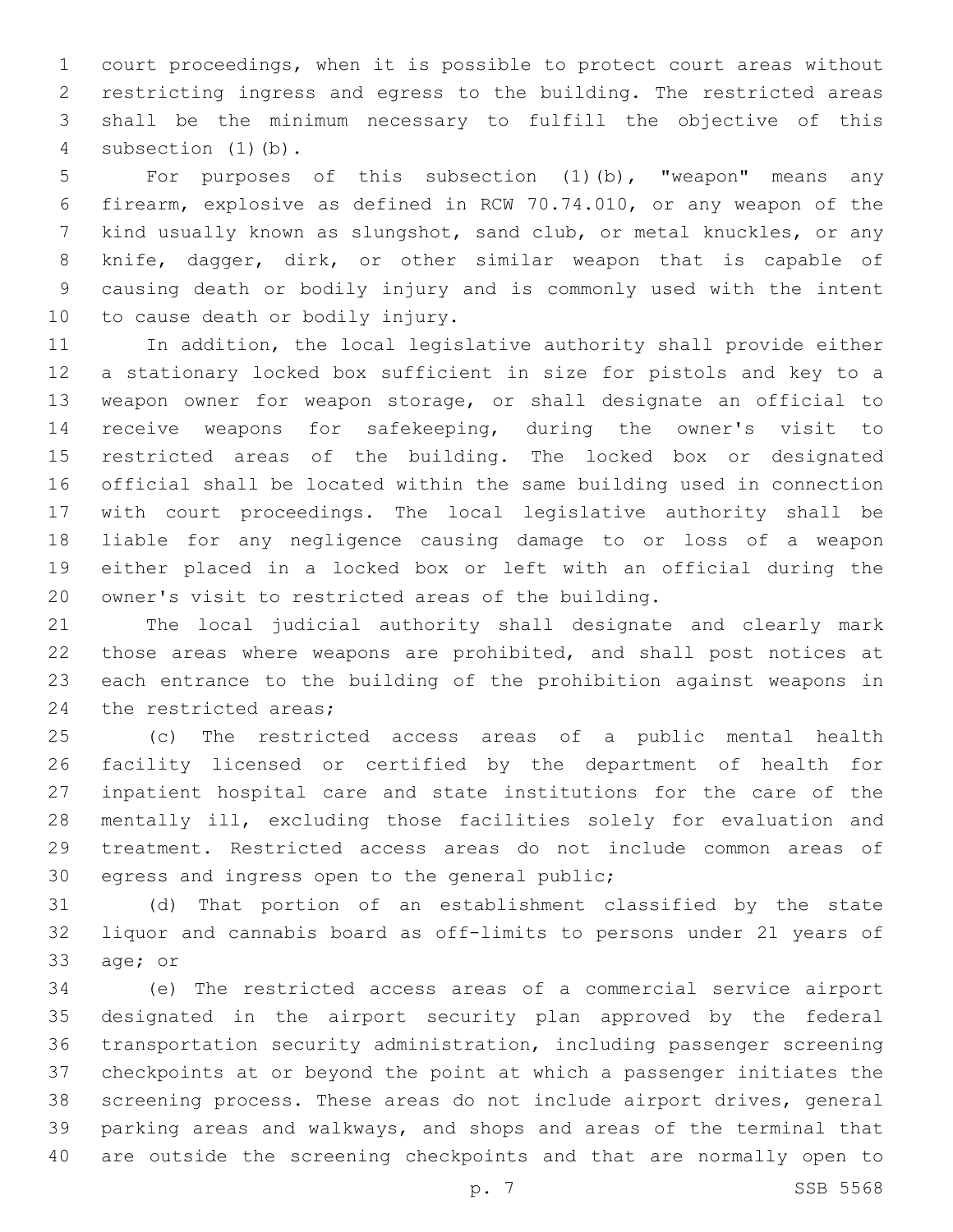unscreened passengers or visitors to the airport. Any restricted access area shall be clearly indicated by prominent signs indicating that firearms and other weapons are prohibited in the area.

 (2)(a) Except as provided in (c) of this subsection, it is unlawful for any person to knowingly open carry a firearm or other weapon while knowingly at any permitted demonstration. This subsection (2)(a) applies whether the person carries the firearm or 8 other weapon on his or her person or in a vehicle.

 (b) It is unlawful for any person to knowingly open carry a firearm or other weapon while knowingly within 250 feet of the perimeter of a permitted demonstration after a duly authorized state or local law enforcement officer advises the person of the permitted demonstration and directs the person to leave until he or she no longer possesses or controls the firearm or other weapon. This subsection (2)(b) does not apply to any person possessing or controlling any firearm or other weapon on private property owned or 17 leased by that person.

 (c) Duly authorized federal, state, and local law enforcement officers and personnel are exempt from the provisions of this subsection (2) when carrying a firearm or other weapon in conformance with their employing agency's policy. Members of the armed forces of the United States or the state of Washington are exempt from the provisions of this subsection (2) when carrying a firearm or other weapon in the discharge of official duty or traveling to or from 25 official duty.

 (d) For purposes of this subsection, the following definitions apply:

 (i) "Permitted demonstration" means either: (A) A gathering for which a permit has been issued by a federal agency, state agency, or local government; or (B) a gathering of 15 or more people who are assembled for a single event at a public place that has been declared as permitted by the chief executive, sheriff, or chief of police of a local government in which the gathering occurs. A "gathering" means a demonstration, march, rally, vigil, sit-in, protest, picketing, or 35 similar public assembly.

 (ii) "Public place" means any site accessible to the general public for business, entertainment, or another lawful purpose. A "public place" includes, but is not limited to, the front, immediate area, or parking lot of any store, shop, restaurant, tavern, shopping center, or other place of business; any public building, its grounds,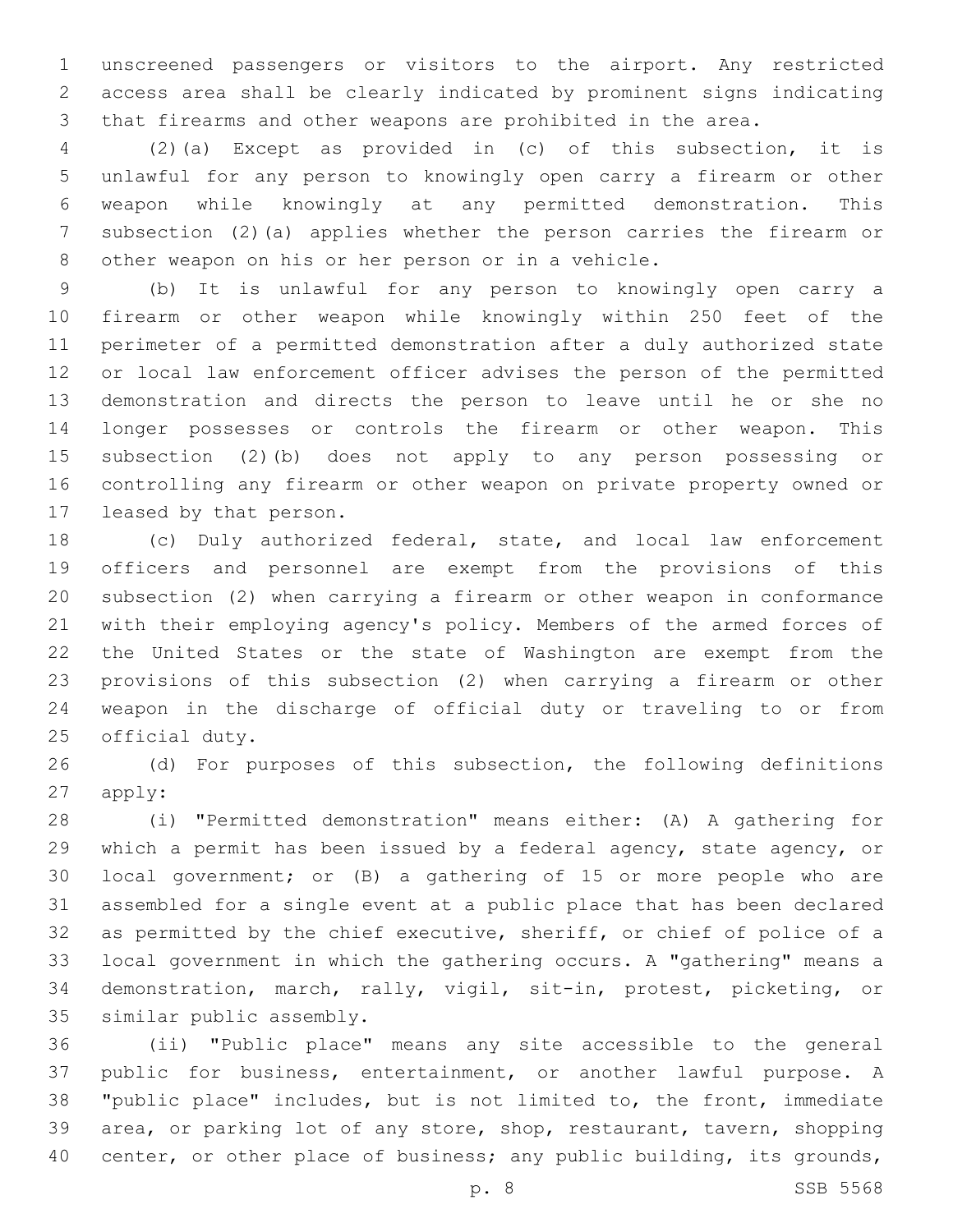or surrounding area; or any public parking lot, street, right-of-way, 2 sidewalk, public park, or other public grounds.

 (iii) "Weapon" has the same meaning given in subsection (1)(b) of 4 this section.

 (e) Nothing in this subsection applies to the lawful concealed carry of a firearm by a person who has a valid concealed pistol 7 license.

 (3) Cities, towns, counties, and other municipalities may enact 9 laws and ordinances:

 (a) Restricting the discharge of firearms in any portion of their respective jurisdictions where there is a reasonable likelihood that humans, domestic animals, or property will be jeopardized. Such laws and ordinances shall not abridge the right of the individual guaranteed by Article I, section 24 of the state Constitution to bear 15 arms in defense of self or others; ((and))

 (b) Restricting the possession of firearms in any stadium or convention center, operated by a city, town, county, or other municipality, except that such restrictions shall not apply to:

 (i) Any pistol in the possession of a person licensed under RCW 9.41.070 or exempt from the licensing requirement by RCW 9.41.060; or

 (ii) Any showing, demonstration, or lecture involving the 22 exhibition of firearms; and

 (c) Restricting the open carry of a firearm or other weapon at public meetings held by a public agency as defined by RCW 42.30.020, 25 at buildings or facilities owned or operated by a city, town, county, 26 or other municipality, or at city or municipal parks within their 27 respective jurisdictions. Any such prohibition shall be indicated by 28 prominent signs at the public meeting, building, facility, or park providing notice that firearms and other weapons are prohibited.

 (4)(a) Cities, towns, and counties may enact ordinances restricting the areas in their respective jurisdictions in which firearms may be sold, but, except as provided in (b) of this subsection, a business selling firearms may not be treated more restrictively than other businesses located within the same zone. An ordinance requiring the cessation of business within a zone shall not have a shorter grandfather period for businesses selling firearms 37 than for any other businesses within the zone.

 (b) Cities, towns, and counties may restrict the location of a business selling firearms to not less than 500 feet from primary or secondary school grounds, if the business has a storefront, has hours

p. 9 SSB 5568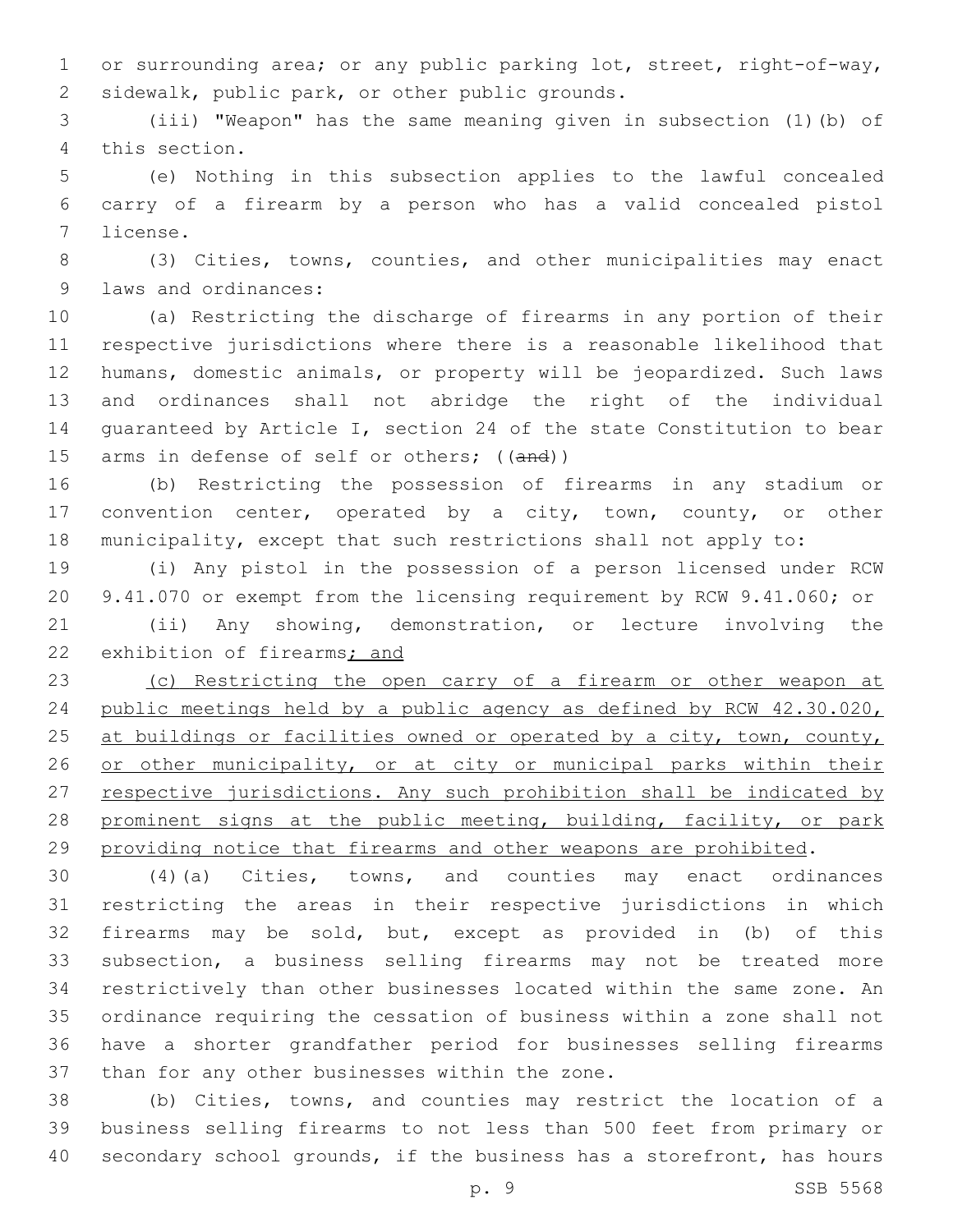during which it is open for business, and posts advertisements or signs observable to passersby that firearms are available for sale. A business selling firearms that exists as of the date a restriction is enacted under this subsection (4)(b) shall be grandfathered according 5 to existing law.

 (5) Violations of local ordinances adopted under subsection (3) of this section must have the same penalty as provided for by state 8 law.

 (6) The perimeter of the premises of any specific location covered by subsection (1) of this section shall be posted at reasonable intervals to alert the public as to the existence of any law restricting the possession of firearms on the premises.

(7) Subsection (1) of this section does not apply to:

 (a) A person engaged in military activities sponsored by the 15 federal or state governments, while engaged in official duties;

 (b) Law enforcement personnel, except that subsection (1)(b) of this section does apply to a law enforcement officer who is present at a courthouse building as a party to an antiharassment protection order action or a domestic violence protection order action under chapter 7.105 or 10.99 RCW, or an action under Title 26 RCW where any party has alleged the existence of domestic violence as defined in 22 RCW 7.105.010; or

(c) Security personnel while engaged in official duties.

 (8) Subsection (1)(a), (b), (c), and (e) of this section does not apply to correctional personnel or community corrections officers, as long as they are employed as such, who have completed government- sponsored law enforcement firearms training, except that subsection (1)(b) of this section does apply to a correctional employee or community corrections officer who is present at a courthouse building as a party to an antiharassment protection order action or a domestic violence protection order action under chapter 7.105 or 10.99 RCW, or an action under Title 26 RCW where any party has alleged the existence of domestic violence as defined in RCW 7.105.010.

 (9) Subsection (1)(a) of this section does not apply to a person licensed pursuant to RCW 9.41.070 who, upon entering the place or facility, directly and promptly proceeds to the administrator of the facility or the administrator's designee and obtains written permission to possess the firearm while on the premises or checks his or her firearm. The person may reclaim the firearms upon leaving but must immediately and directly depart from the place or facility.